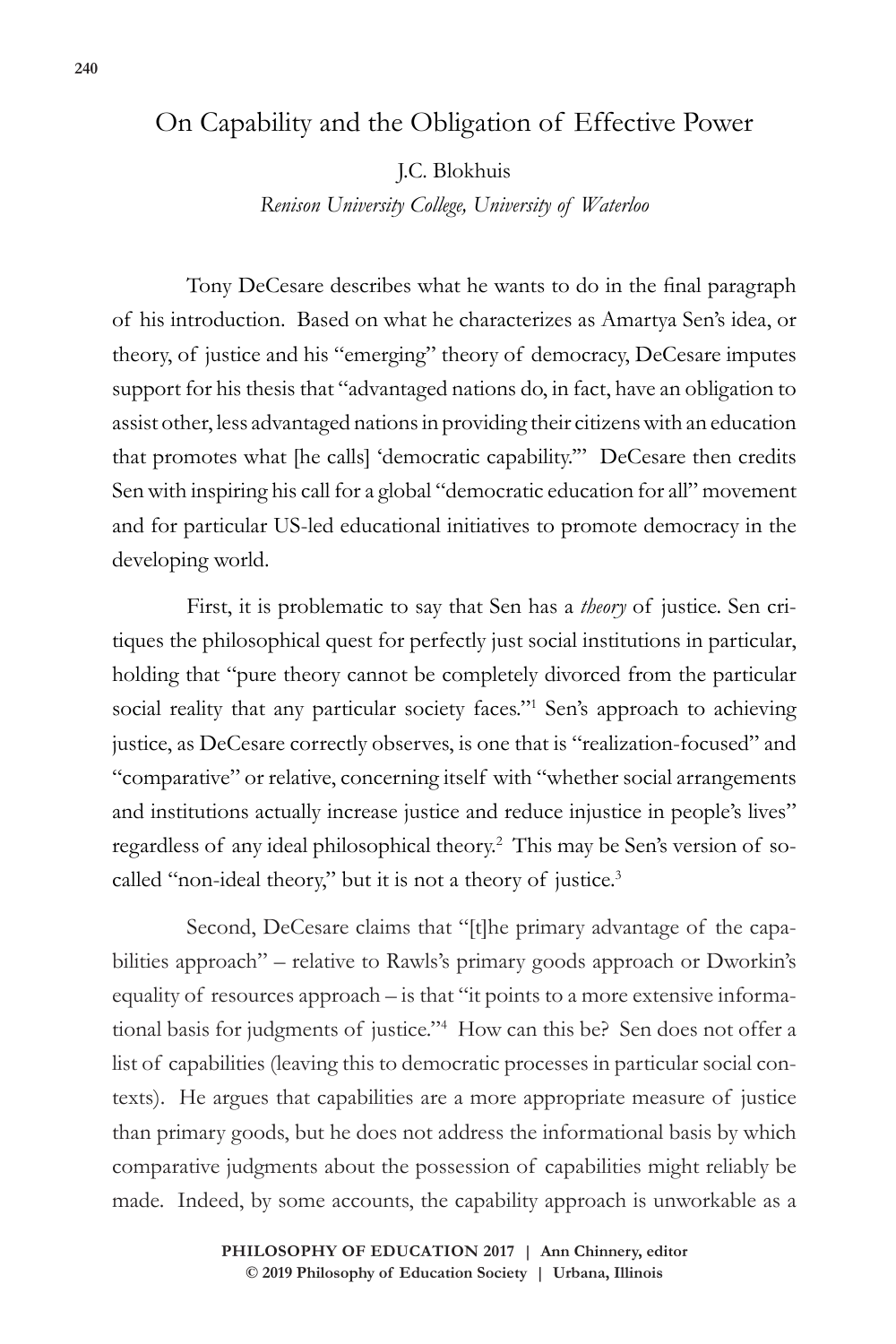theory of justice because of difficulties associated with gathering the quantity of information needed to establish a public standard for interpersonal comparisons.5

Third, DeCesare describes as Sen's "first principle of justice" the remediation of injustice in the global distribution of basic capabilities. Whether this is a principle or not – I would say not – the author of *Development as Freedom* might bristle at the idea of outside agencies promoting "democratic capability" in the developing world.<sup>6</sup> As DeCesare accurately points out, Sen's view is that "decisions regarding which specific capabilities and how much of each people have reason to value must be left to each society, and those decisions must reflect the society's use of public reason through democratic processes."

Fourth, while Sen is clearly concerned about enhancing the ability to participate in democratic deliberation, it is quite a leap to suggest that the remediation of injustice in the distribution of this "democratic capability" requires wealthy states to provide democratic education for all. This, says DeCesare, is a view of capability as *obligation*, based on Sen's non-contractarian argument, which Sen initially presents at page 205 and reiterates at page 271 in *The Idea of Justice*. DeCesare quotes the latter iteration:

> If someone has the power to make a difference that he or she can see will reduce injustice in the world, then there is a strong and reasoned argument for doing just that (without having to dress all this up in terms of some imagined prudential advantage in a hypothetical exercise of cooperation) … Freedom in general and agency freedom in particular are parts of an effective power that a person has, and it would be a mistake to see capability, linked with these ideas of freedom, only as a notion of human advantage: it is also a central concern in understanding our obligations.

Sen cites Gautama Buddha in both instances, and this is what he goes on to say on pages 205-206:

The perspective of obligations of power was presented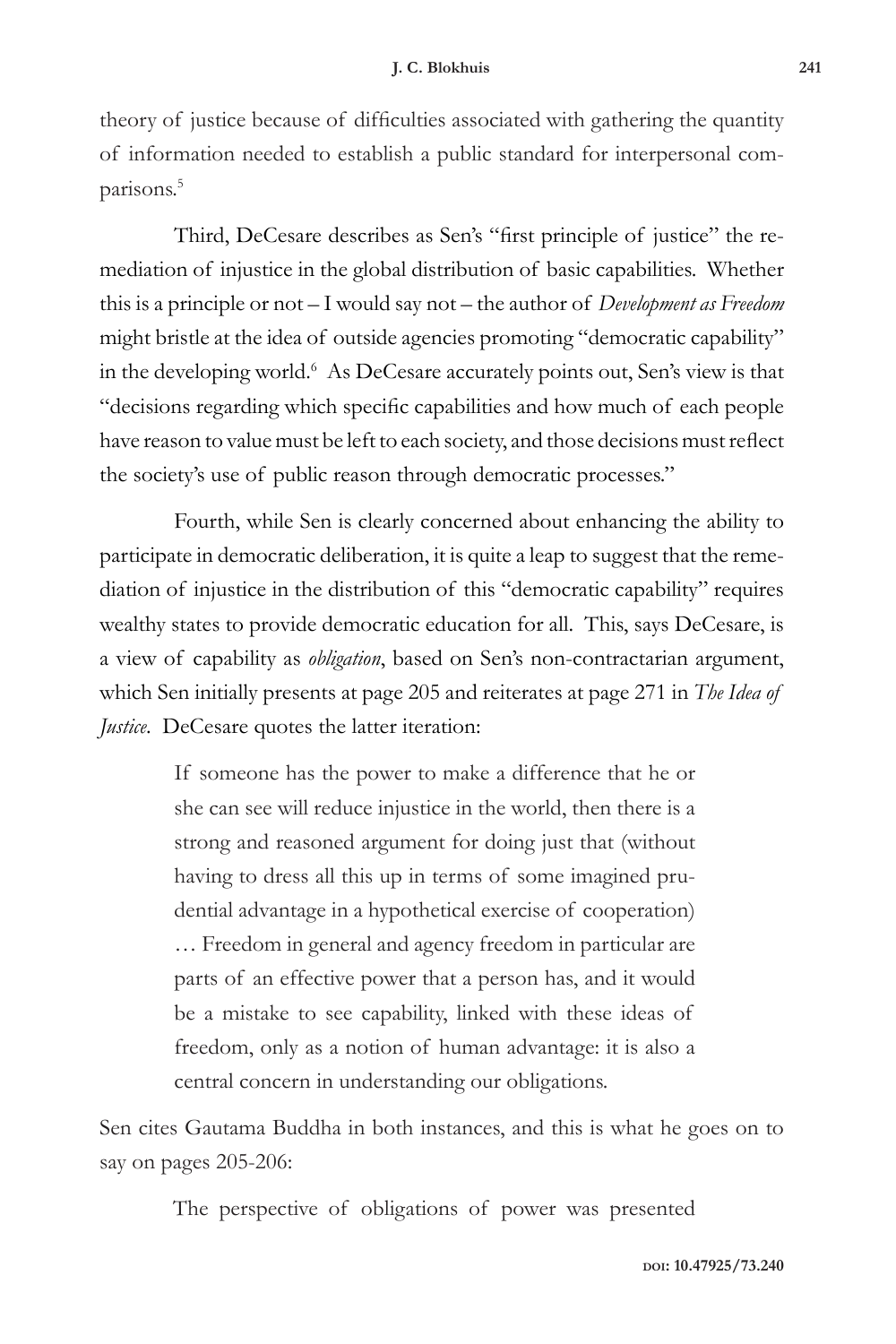powerfully by Gautama Buddha in Sutta-Nipata. Buddha argues there that we have responsibility to animals precisely because of the asymmetry between us, not because of any symmetry that takes us to the need for cooperation. He argues instead that since we are enormously more powerful than other species, we have some responsibility towards other species that connects exactly with this asymmetry of power.

Buddha goes on to illustrate the point by an analogy with the responsibility of the mother towards her child, not because she has given birth to the child (that connection is not invoked in this particular argument – there is room for it elsewhere), but because she can do things to influence the child's life that the child itself cannot do. The mother's reason for helping the child, in this line of thinking, is not guided by the rewards of cooperation, but precisely from her recognition that she can, asymmetrically, do things for the child that will make a huge difference to the child's life and which the child itself cannot do. The mother does not have to seek any mutual benefit – real or imagined – nor seek any "as if " contract to understand her obligation to the child. This is the point that Gautama was making.

The justification here takes the form of arguing that if some action that can be freely undertaken is open to a person (thereby making it feasible), and if the person assesses that the undertaking of that action will create a more just situation in the world (thereby making it justice-enhancing), then that is argument enough for the person to consider seriously what he or she should do in view of these recognitions.<sup>7</sup>

Note that Sen uses Gautama Buddha to illustrate his non-contractarian view that asymmetry of power generates *a duty to do for animals and children what they cannot do for themselves*. Sen is not suggesting that individuals in the developing world, even in undemocratic societies unlikely to produce a list of capabilities for themselves through public deliberation, are somehow like animals or children. What DeCesare appears to take from Sen is a duty of beneficence not unlike *noblesse oblige*, and the idea that democratic capability should be conferred by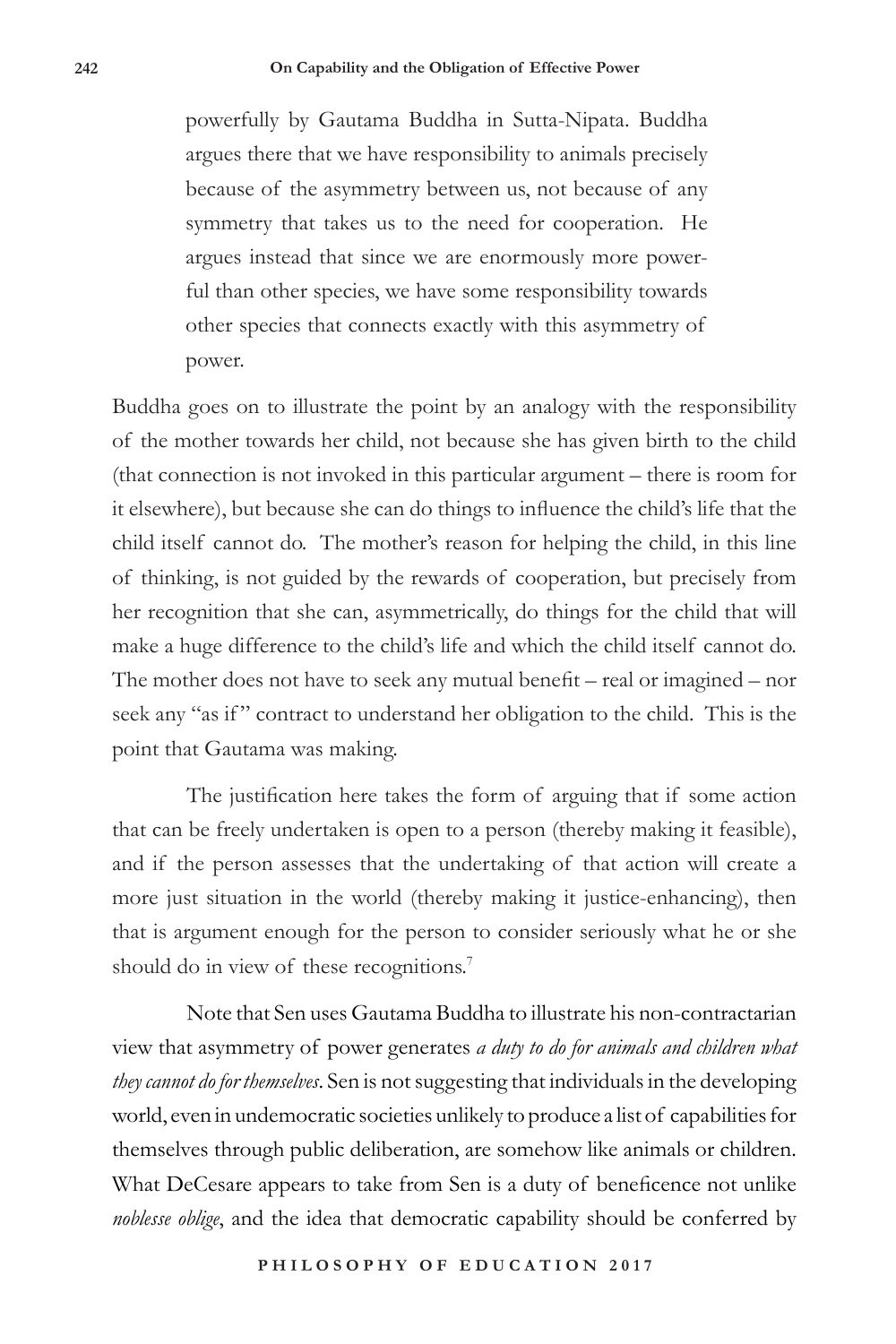those who have it on those who do not.

DeCesare concludes by presenting "democratic civic education" programs from USAID as evidence of the successful implementation of ostensibly Senian-inspired democracy promotion efforts to "teach citizens of democratizing countries basic values, knowledge, and skills relating to democracy, with the objective of those citizens understanding how democracy works, embracing democracy as a political ideal, and becoming participatory citizens."8 This last quote comes from *Aiding Democracy Abroad*, by Thomas Carothers. But here is what Carothers goes on to say:

> Civic education has a strong appeal for Americans, because of the American idea that it is the collective democratic attitudes and values of the citizenry that are the bedrock of a democratic system. American aid providers and consultants frequently return from assessment missions in transitional countries with the accurate though not especially penetrating observation that people in the country "just don't understand democracy." The almost reflexive response is to set up civic education programs, in the belief that people can fairly rapidly be taught to understand democracy and that once they understand it they will embrace it and this will significantly advance democratization. That the American electorate exhibits often astonishing levels of civic ignorance – a recent survey revealed for example that 40 percent of American adults could not name the vice president – does not somehow shake the confidence of US civic educators operating abroad.<sup>9</sup>

Whether "Senian-inspired" or not  $-$  I would say not  $-$  DeCesare wants the US to continue promoting American democracy through its international development programs. At this juncture in history, it's a pretty tough sell. Donald Trump won only 46 percent of the popular vote in the US presidential election (with 2.9 million *fewer* votes than Hillary Clinton). Yet the winner-takes-all Electoral College system (an enduring institutional legacy